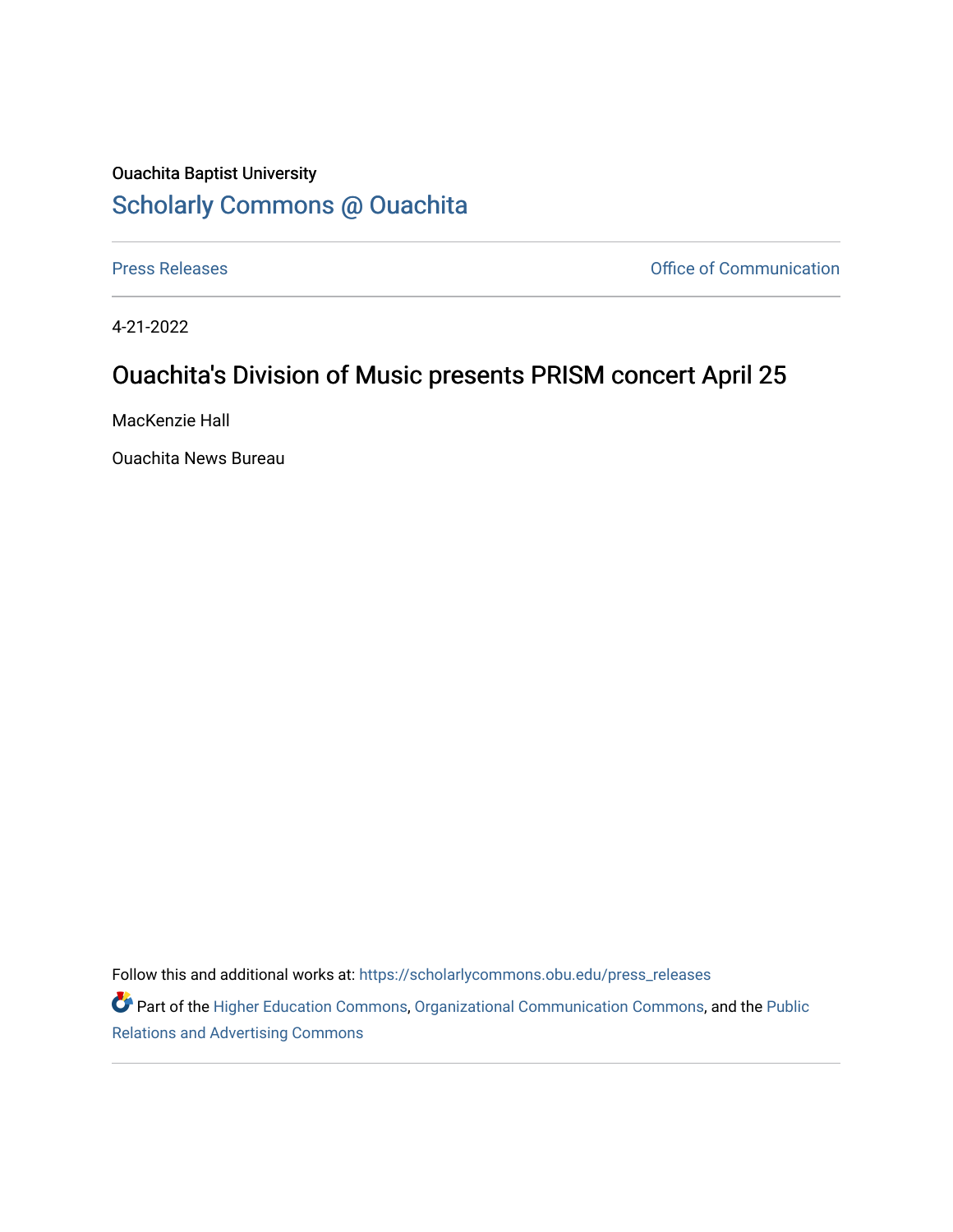



For immediate release **Ouachita's Division of Music presents PRISM concert April 25** *By MacKenzie Hall* April 21, 2022 For more information, contact OBU's new bureau at [newsbureau@obu.edu](mailto:newsbureau@obu.edu)

ARKADELPHIA, Ark.— Ouachita Baptist University's Division of Music presents its annual PRISM concert on Monday, April 25, at 7:30 p.m. in Jones Performing Arts Center (JPAC). The concert, which is free and open to the public, will feature performances from Ouachita's Wind Ensemble, Symphonic Band and Percussion Ensemble as well as instrumental ensemble musicians and soloists.

The unique concert experience immerses the audience in sound as musicians perform from different locations within JPAC throughout the performance.

"I hope guests enjoy the concert and are excited about the fresh way the music is presented," said Dr. Craig Hamilton, Lena Goodwin Trimble Professor of Music and director of bands at Ouachita.

The Wind Ensemble will perform "The Jig Is Up" by Daniel Kallman and "Variations on a Korean Folk Song" by John Barnes Chance, followed by the combined band performing "Seal Lullaby" by Eric Whitacre and "Illumination" by David Maslanka. The Percussion and Symphonic Ensembles will perform "Recycled" by Julie Davis.